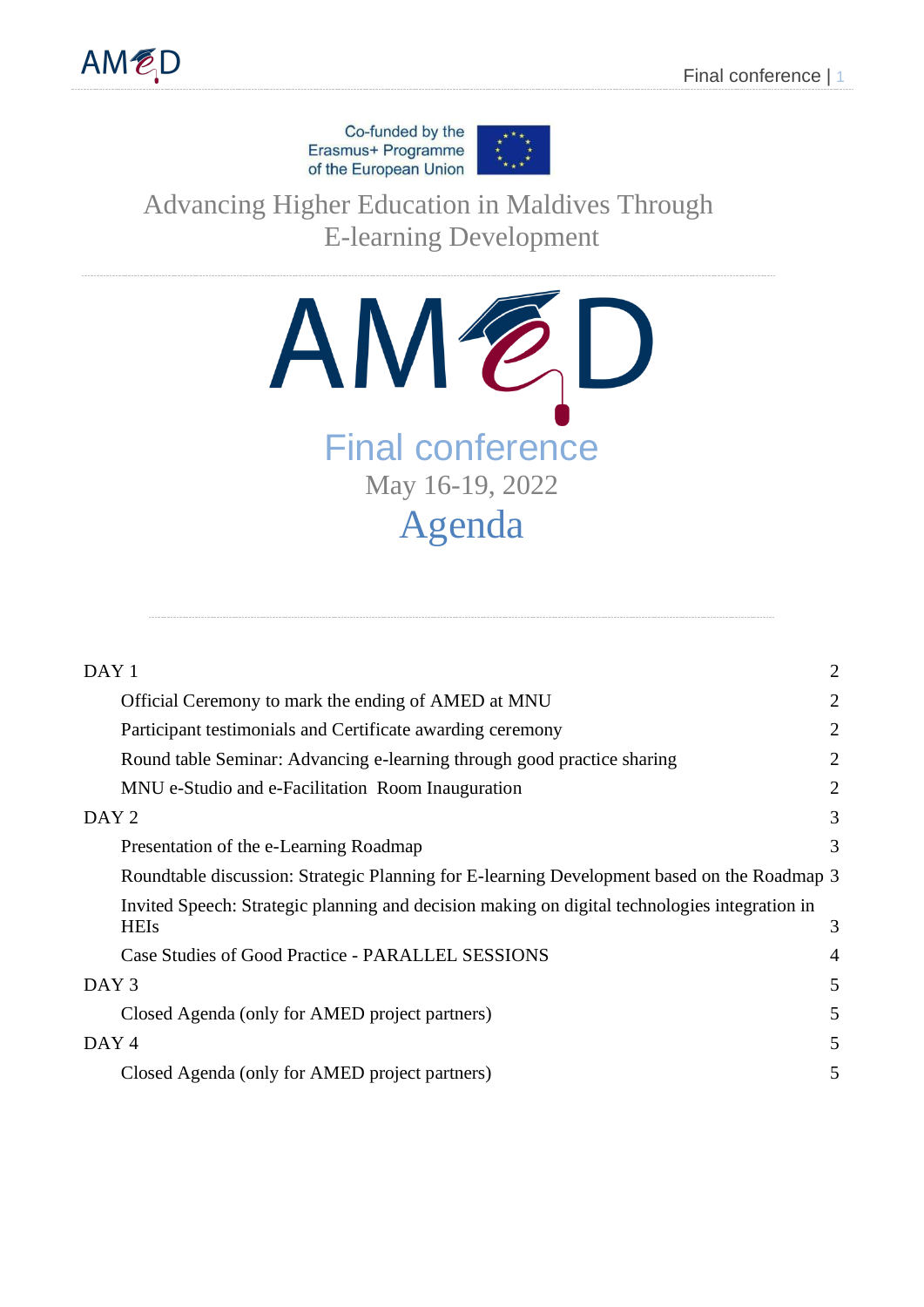

<span id="page-1-0"></span>

# DAY<sub>1</sub>

MONDAY, 16-05-2022 **10:00 -15:00 Banquet Hall**

# **10:00 - 11:00**

Official Ceremony to mark the ending of AMED at MNU

<span id="page-1-1"></span>Recitation of the Holy Quran, MNU Welcome remark, Vice Chancellor, MNU Project Introduction, Prof./Vice-dean, Igor Balaban, FOI Reflection on piloting results & recommendations, Marcelo Maina UOC Reflection on the project, Shimna Shakeeb, MNU Remarks from the Minister of Higher Education, Dr. Ibrahim Hassan

> **11:00 - 11:15** *Short Break*

# **11:15 - 12:00**

Participant testimonials and Certificate awarding ceremony

# **12:00-13:00**

*Lunch break*

# **13:00-15:00**

<span id="page-1-3"></span><span id="page-1-2"></span>Round table Seminar: Advancing e-learning through good practice sharing Experts' panel: Lourdes Guàrdia, UOC, Igor Balaban, FOI, Dragana Kupres, CARNET; Moderator: Shimna Shakeeb

**Talks on current practice - lessons from the pandemic:**

Faculty of Arts Faculty of Education Faculty of Hospitality and Tourism Studies Faculty of Engineering Science and Technology Q & A - Experts' comments

# **14:00 - 14:15**

*Short Break*

Faculty of Health Sciences MNU Business school School of Nursing School of Medicine Q & A - Experts' comments

# **15:30 - 16:00**

**e-Facilitation Room**

MNU e-Studio and e-Facilitation Room Inauguration

<span id="page-1-4"></span>Speech by Mr. Hussain Haleem, Deputy Vice Chancellor (Administration & Finance), MNU Speech by AMED partner, Dragana Kupres, CARNET Unveiling the nameboards

> **16:00 Tea and Media Brief**

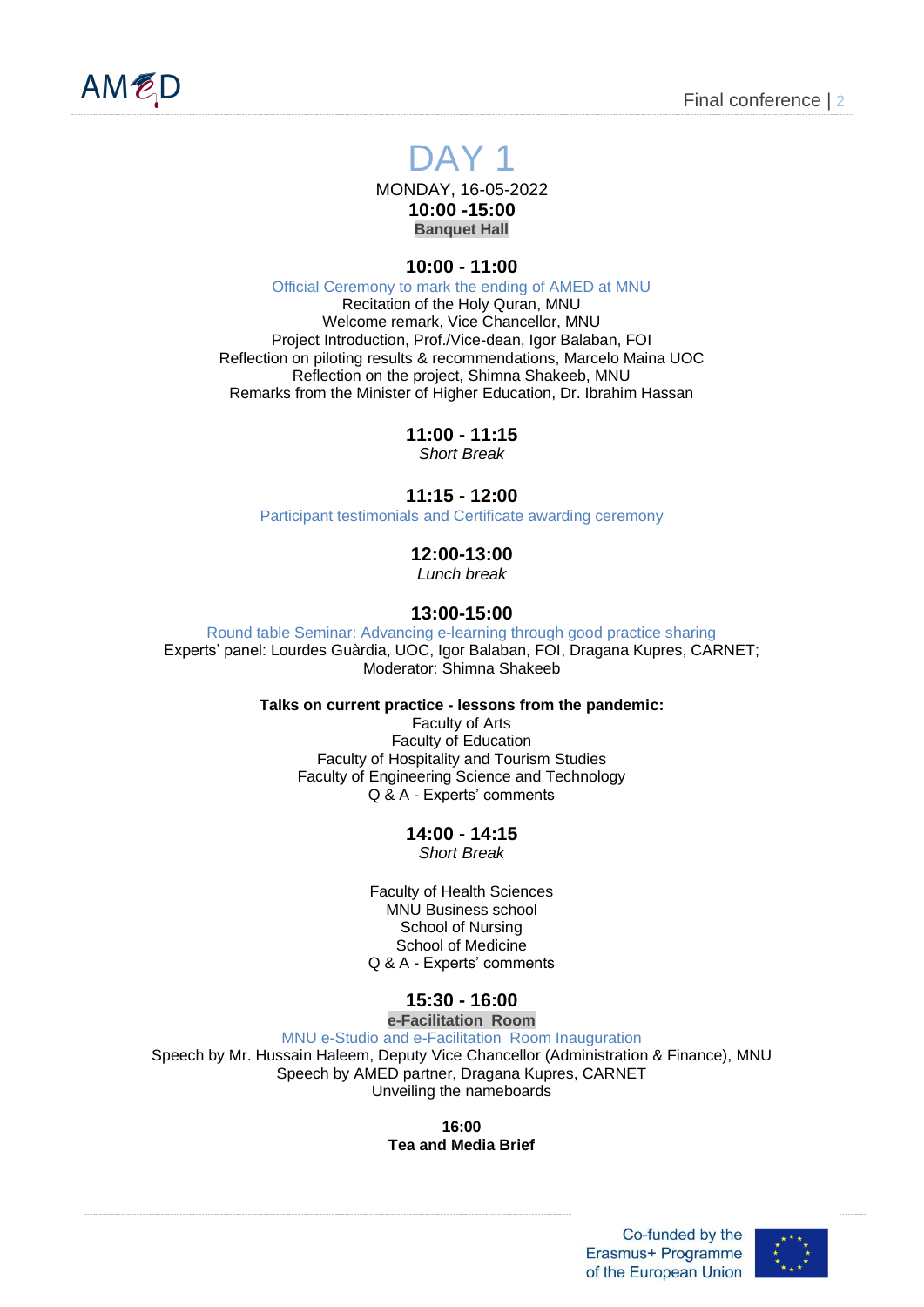



**Banquet Hall**

**10:00 - 12:00**

<span id="page-2-0"></span>Presentation of the e-Learning Roadmap Welcome Remark by the Deputy Vice-Chancellor, Aishath Shaheen Ismail, MNU Introduction to the Roadmap, Shimna Shakeeb, MNU Roadmap development and outcomes, Dragana Kupres, CARNET

<span id="page-2-1"></span>Roundtable discussion: Strategic Planning for E-learning Development based on the Roadmap

<span id="page-2-2"></span>Experts' panel: Marcelo Fabián Maina, UOC, Neven Vrček, FOI, Dragana Kupres, CARNET Moderator: Shimna Shakeeb, MNU

The main target audience of the round table are the decision makers and academic leaders of MNU. The main aims of this session is to engage MNU decision makers and academic leaders in a strategically focused, indepth conversation around the significance of the e-learning roadmap as a strategic document for MNU in its effort to enhance innovation in teaching and learning, to raise awareness of the key policy measures specified in the roadmap, to develop understanding of the strategies used to plan for e-learning development and finally to identify the challenges involved in strategic planning for e-learning planning and implementation. This session will also enable participants from MNU to develop a broader understanding of the key areas they need to focus on when planning for e-learning and when operationalizing the activities specified in the roadmap.

**12:00-13:00**

*Lunch Break*

#### **13:00 - 14:00**

<span id="page-2-3"></span>Invited Speech: Strategic planning and decision making on digital technologies integration in HEIs Introductory Remark by the Deputy Vice-Chancellor, dr. Aishath Shehenaz Adam, MNU Speech by Dean of FOI, prof. Nina Begičević Ređep

Higher education institutions (HEIs) have become a part of a global shift to a new way of teaching and learning by using digital technologies. Digital technologies are among the main change accelerators that can drastically change educational systems, transforming teaching, learning and assessment practices for teachers and students. These changes demand action and decisions in educational institutions. In order to stay competitive in the existing markets and to enter new markets, the educational institutions must foster the quality of their teaching, its research and the role in the development of economy and society. The results are more complex and demanding missions, visions, and strategic planning, so the need for strategic planning and rational decision-making has been considerably expanded. For being successful in digital transformation, strategic planning of transforming teaching and learning plays a crucial role. Nowadays, educational institutions must be innovative and strategically managed to be able to fulfil their mission, vision and strategic goals in the everchanging landscape of digital transformation. For educational institution, to be innovative and strategically oriented are also one of the main challenges of going digital. Higher education institutions have realized the importance of digital technologies and how significant is to implement and monitor quality of technology use in education. So, the main role of management of HEIs is strategic planning and decision making on using digital technologies and digitally transform organization. In the scope of the lecture challenges of strategic decisionmaking within higher education will be presented as well as methodology for strategic planning of digital technologies integration in educational institutions.

> **14:00-14:30** *Short Break*

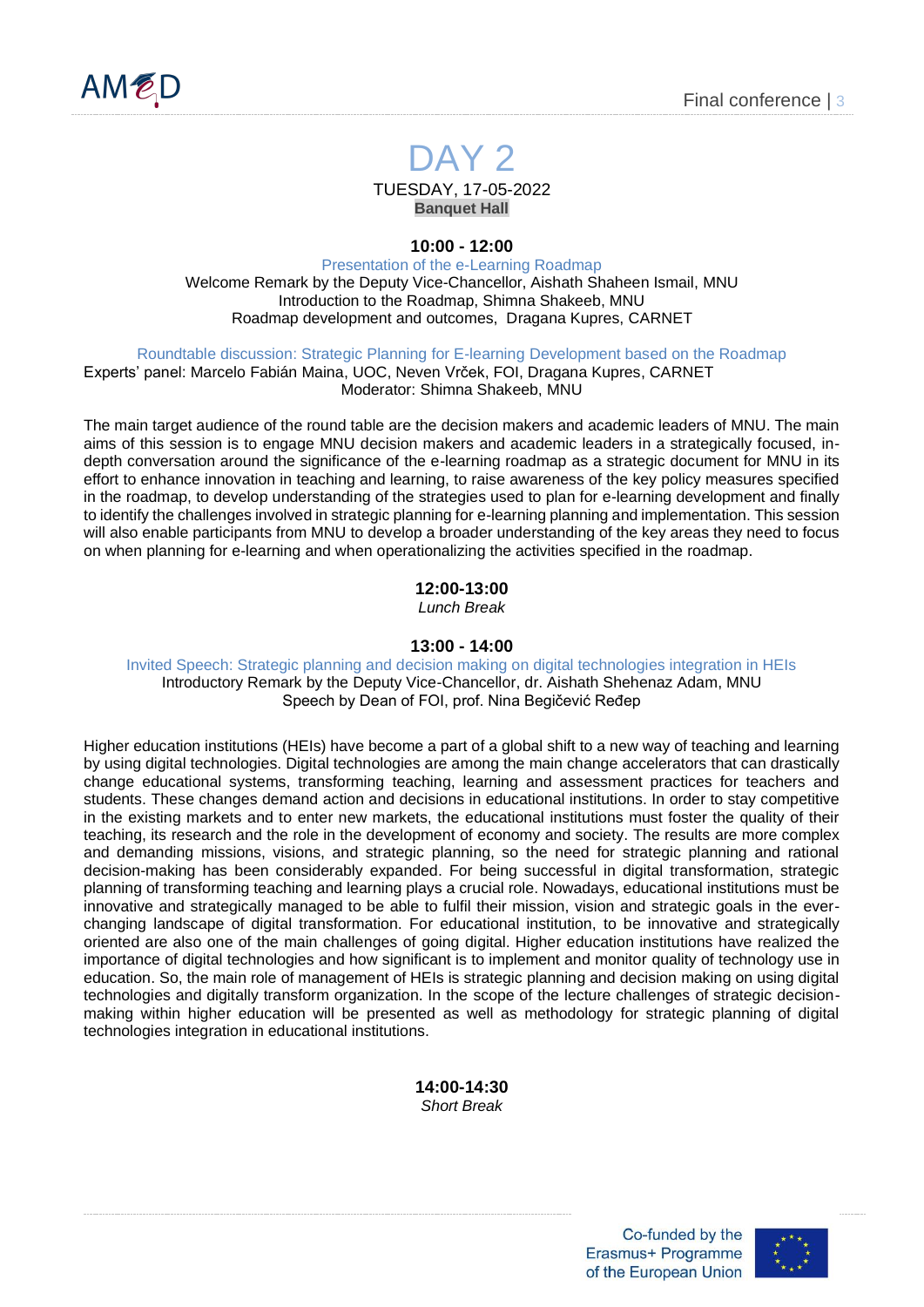## **14:30-16:00 Faculty of Hospitality and Tourism Studies Building, MNU**

Case Studies of Good Practice - PARALLEL SESSIONS

## **Room 1 - FHTS, E3 - 30 (CR 9)**

Empowering learners: new program approaches to digital learning Moderator: Niuma Mohamed, MNU

This session is of interest for lecturers and university staff in decision-making positions concerned with competency-based programs and courses. Professors from the Open University of Catalonia (UOC) will present first an innovation project applied in the Master of Quality Assessment and Management in Higher Education focused on student continuous selfassessment of specific and generic program competencies supported by a dedicated tool. It will follow the presentation of a methodology for assessment and micro crediting of skills for employability developed within the EPICA HORIZON 2020 project. Results from a pilot implemented at UOC and in three Sub-Saharan Africa universities will illustrate the potential, adaptability and transferability of the proposed methodology.

#### <span id="page-3-0"></span>**Topics:**

Implementing a competency-based approach through cross-curricular self-assessment

E-portfolio for employability skills assessment and recognition

#### **Room 2 - FHTS, E3 -11 (CR 3)**

How to plan and design your course effectively? Moderators: Fathimath Mumthaz and Aminath Zifna, MNU

This session is intended for teachers who want to improve their courses, either online, blended or offline. Case examples of using different technologies and approaches to design effective and interesting courses which are aligned with the course goals will be presented by teachers and e-learning technicians from FOI and CARNET.

## **Topics:**

BDP LD: The tool for planning online, blended, hybrid and offline courses

Upgrading assessment methods using technology

Examples of easy and simple FOSS tools that can help you prepare faster and edit audio & video materials (edit & optimize for web) with short demo

Example of Gamification in the course: Badges, Level Up, Experience Points (Competition based learning).

## **Room 3 - E3 -16 (CR 2)**

e-Learning development: Digital competences framework for educators, Digital Educational Resources based on national curriculum Moderators: Ibrahim Adam, Ahmed Shareef, MNU

Session is designed for faculty staff that educate future school teachers, as well as stakeholders and decision makers working with schools.

## **Topics:**

Short info of the project "e-Schools: Development of the system of digitally mature schools (phase II)" that involves internet infrastructure, computer equipment, digital content, e-services, education, support and research, funded from the EU with about 180 million EUR.

Digital Competence Framework for Educators (DigCompEdu) (see [more info here\)](https://joint-research-centre.ec.europa.eu/digcompedu_en) as a list of knowledge, skills and attitudes about digital technology for that those working form kindergarten, schools, higher education to adult education should have and/or work to develop

Digital Educational Resources, for school students and teachers that foster applying digital technologies in schools, their compliance with DigCompEdu and digital accessibility.